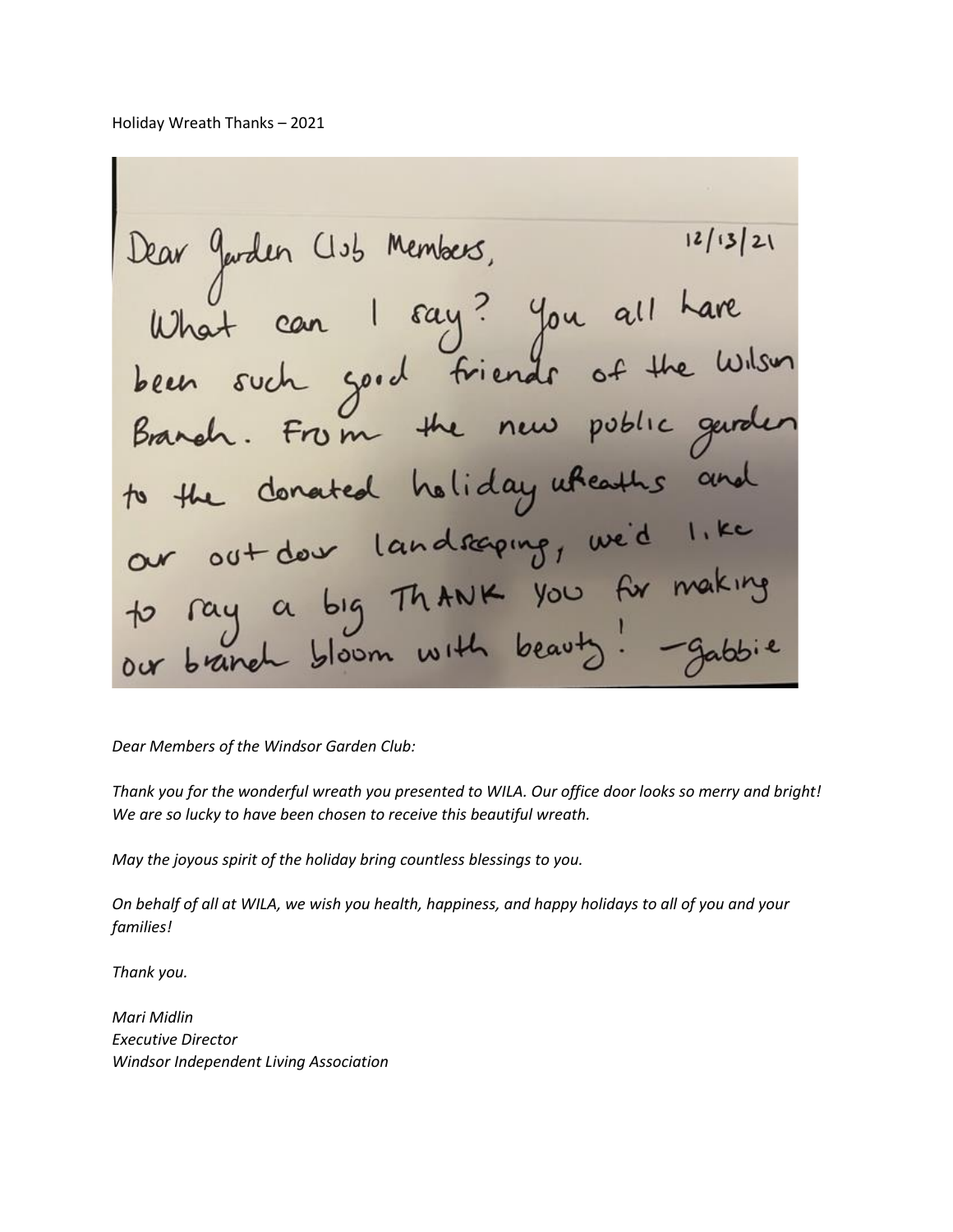$12 - 7 - 21$ Windsor Harden Club. Mark you for the<br>wreath that you nade and donated<br>to the Window Public Ibray. With<br>uts bright purple balls, it really Ido Serre Ringo  $70$ er Horse building It is so kind of to rementer as with a wreath en a/wazo R

Dear Windsor Garden Club,

We would like to say thank you for your donation of a Christmas wreath for the Luddy House/ Windsor Chamber of Commerce office. We have placed it on our front door facing the town green so many where people will see it. We are happy to be on the list to receive your beautiful wreaths every year.

Thank you again for sharing your creativity with all of us.

Sincerely,

Adam Gutcheon President and Chief Executive Officer Windsor Chamber of Commerce

Phyllis Stargardter Office Manager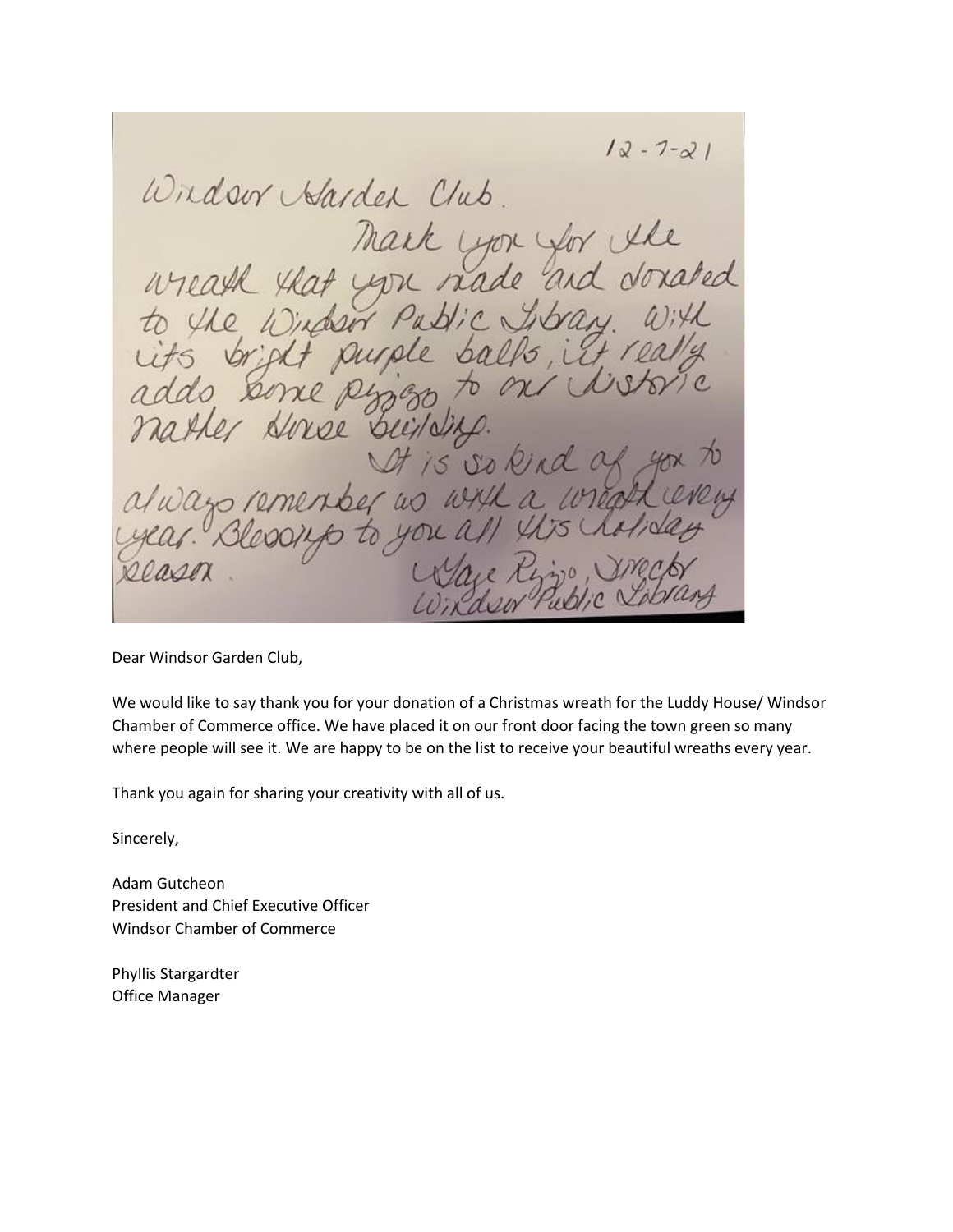Dear Hembers of the Windoor Garden Club We are so grateful<br>for the Holiday Wreath my friends ou made my day! Thank you for always thinking of us! The Recreation Team at Kimberly Hall South

Dear friends, we are very grateful for the beautiful handmade wreath donated to Mary's Place. It really does bring a smile to the faces of our staff, families, and volunteers who see it on the door every day.